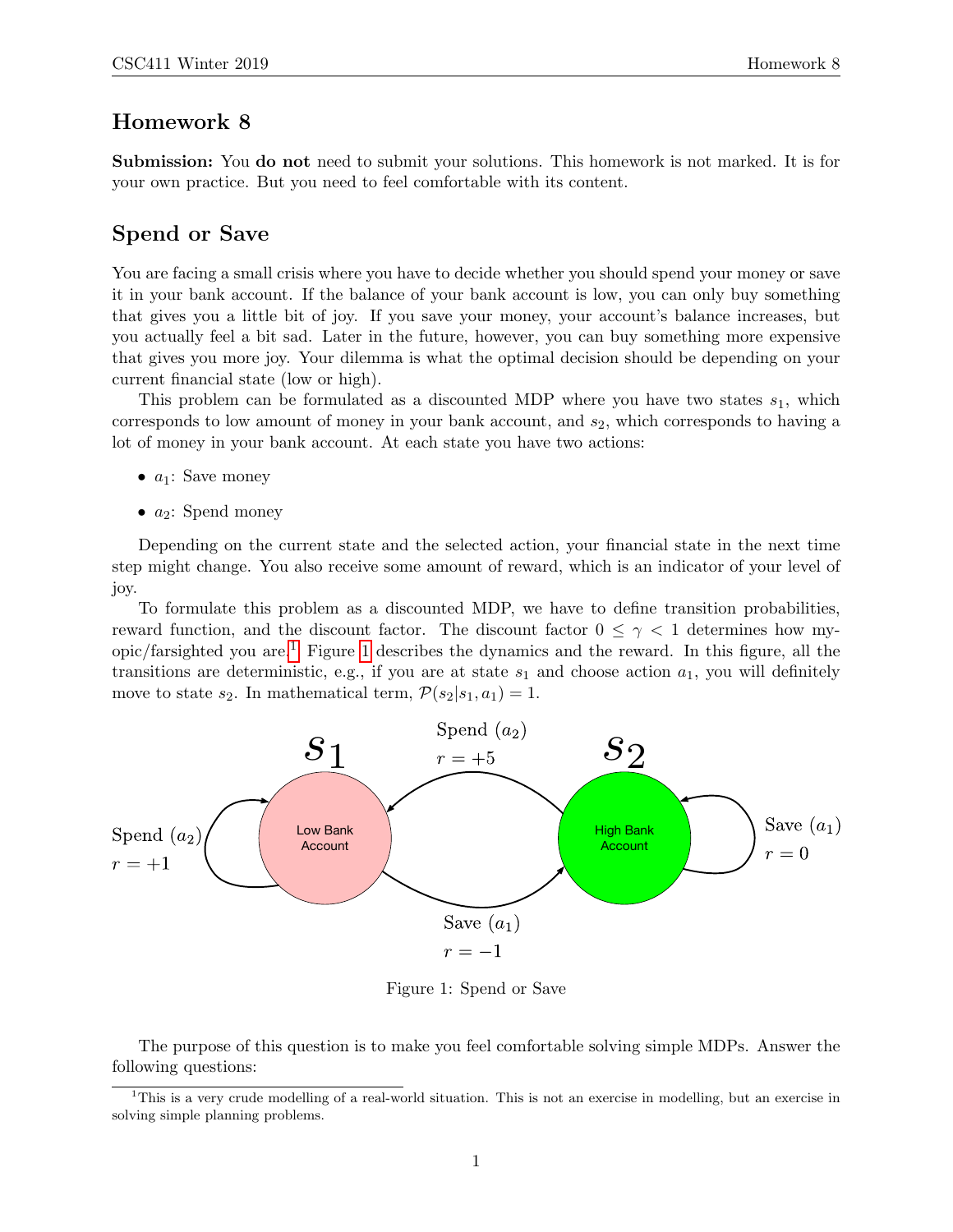- 1. Write down  $\mathcal{P}(s'|s, a)$  for all  $s, s' = \{s_1, s_2\}$  and  $a \in \{a_1, a_2\}$ .
- 2. Consider the following two policies:
	- $\pi_{\text{save}}(s) = a_1$
	- $\pi_{\text{spend}}(s) = a_2$

Write down the Bellman equations for  $Q^{\pi_{\text{save}}}(s, a)$  and  $Q^{\pi_{\text{spend}}}(s, a)$  for all  $(s, a) \in S \times A$ .

- 3. Bellman equation defines a linear system of equations. Solve them in order to find  $Q^{\pi_{\text{save}}}$  and  $Q^{\pi_{\text{spend}}}$ . Your answer depends on  $\gamma$ .
- 4. Write a simple program that computes the optimal action-value function and optimal policy for a given  $\gamma$ .
- 5. How does the choice of  $\gamma$  affect your optimal policy?